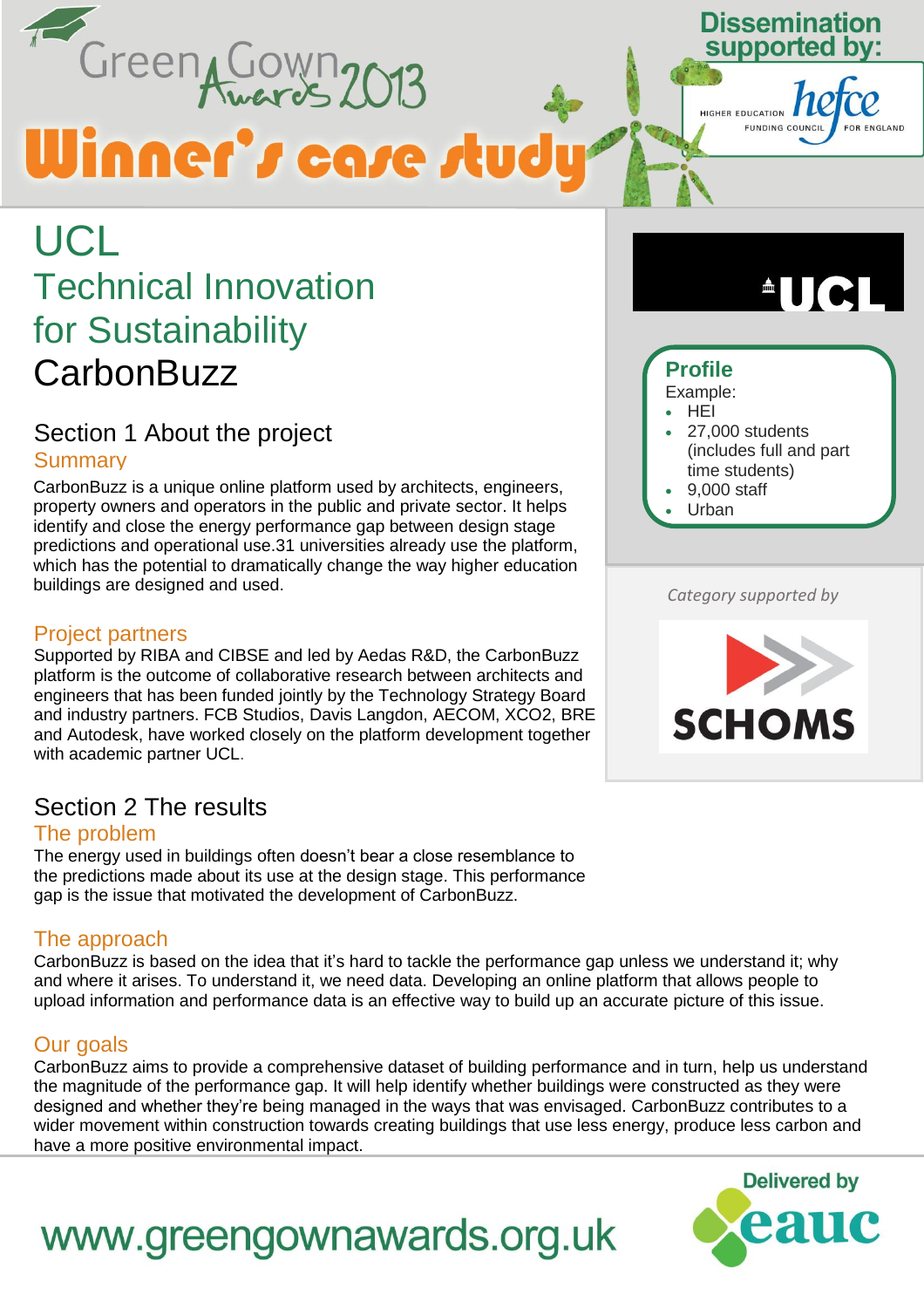

#### Obstacles and solutions

#### **Obstacles**

- 1. Lack of energy performance on the comparison between design predictions and actual energy use for new buildings and retrofit projects.
- 2. How to judge whether a building is performing well or poorly from annual energy use data.
- 3. Organisations are reluctant to share data on energy use until they are confident that they have buildings that perform well or have plans in place to make improvements.
- 4. Cost can be a barrier to using online data systems for which the benefits are not immediately clear to a potential user.

#### **Solutions**

- 1. CarbonBuzz provides a simple user friendly system that enables users to submit key data on buildings and their performance in minutes.
- 2. CarbonBuzz allows energy use data to be compared to the relevant building benchmark the build type or sub-type and also with peer buildings.
- 3. CarbonBuzz allows buildings to be uploaded and stored anonymously to start with. Data can be shared with select groups over time and ultimately buildings can be published as open case studies to demonstrate best practice.
- 4. CarbonBuzz is free to use and hence users can trial it to judge the benefits for themselves.

#### Performance and results

CarbonBuzz is regularly quoted in conferences, journal papers and the press as one of the few sources of information on the Performance Gap between design predictions and actual energy use for new buildings and retrofit projects. Almost 1,000 buildings are now held on the platform and it used by a wide range of organisations and individuals, including: property owners, property occupiers, architects, engineers, surveyors, contractors and developers.

#### Section 3 The future

#### Lessons learned

The future for CabonBuzz is promising. UCL will continue to use the platform to record, store and analyse the performance of new build and retrofit projects. Lessons are being learned all the time about the differences between design predictions for energy use and the actual energy performance of buildings in practice. UCL is involved with other CarbonBuzz partners to take the lessons from CarbonBuzz and develop a new tool that will allow design professionals to produce better predictions of actual energy use at the design stage of new build and retrofit projects.

#### Sharing your project

Winning a Green Gown Award has created an important opportunity to show off UCL's work on sustainability and the environment. We've promoted the success via our website, social media and through a [short film;](http://www.youtube.com/watch?v=-8Qmzes2e1E) providing a positive news story and an excellent hook for the rest of our work.



## www.greengownawards.org.uk